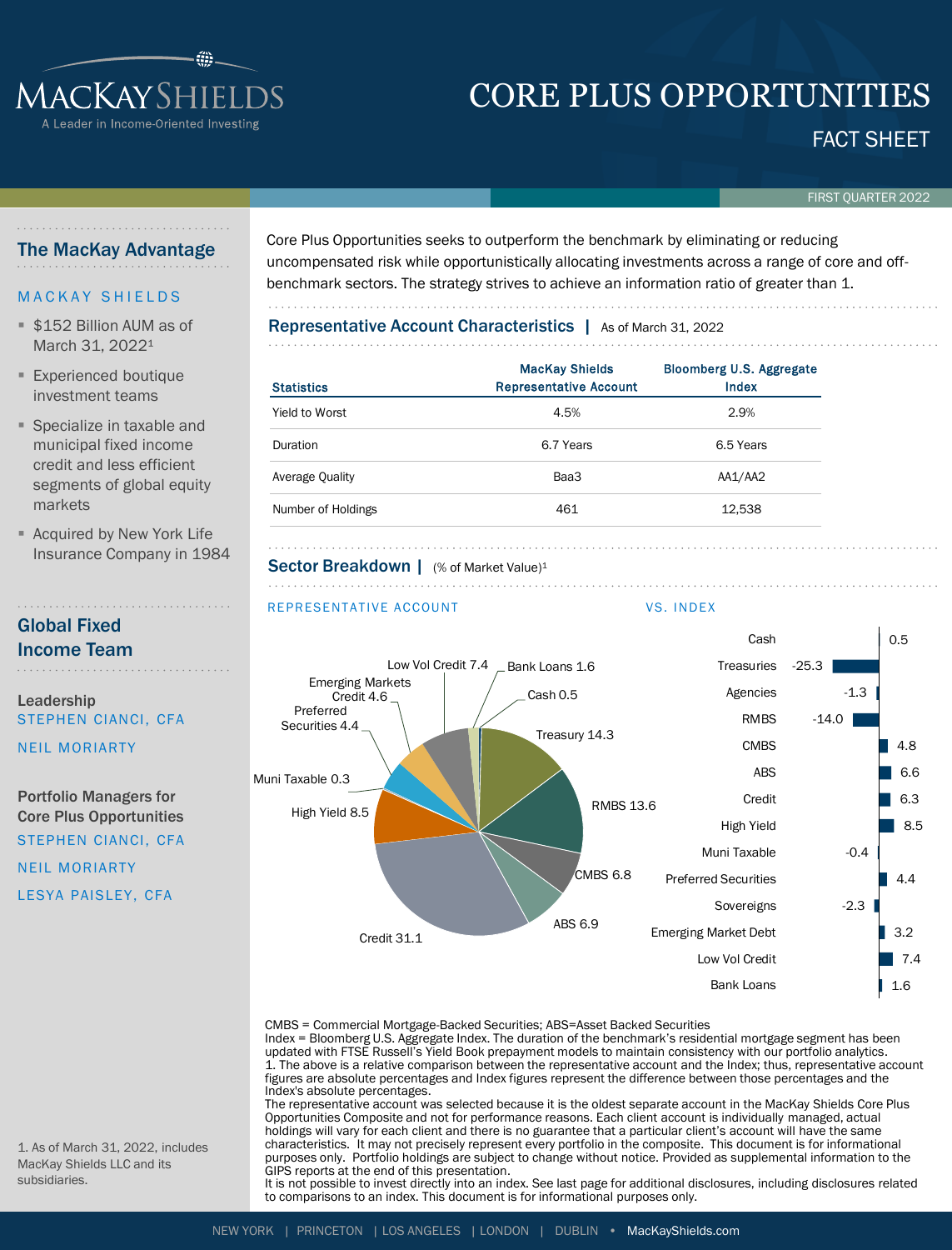## CORE PLUS OPPORTUNITIES

# MACKAYSHIELI

### Representative Account Quality Breakdown (%)<sup>1</sup> | March 31, 2022



Representative Account Contribution to Spread Duration vs. Index (Years) | March 31, 2022<sup>2</sup>



#### RELATIVE SECTOR EXPOSURE **RELATIVE QUALITY EXPOSURE**



Index = Bloomberg U.S. Aggregate Index

1. For rated securities, credit quality is assigned as the middle rating of Moody's, S&P and Fitch; when a rating from only two agencies is available, the lower is used; when only one agency rates a bond, that rating is used.

2. Figures represent the net difference in duration dollars between the Representative Account exposures and Index exposures.

The representative account was selected because it is the oldest separate account in the MacKay Shields Core Plus Opportunities Composite and not for performance reasons. Each client account is individually managed, actual holdings will vary for each client and there is no guarantee that a particular client's account will have the same characteristics. It may not precisely represent every portfolio in the composite. This document is for informational purposes only. Portfolio holdings are subject to change without notice. Quality breakdown is based on the guidelines of the representative portfolio. Provided as supplemental information to the GIPS reports at the end of this presentation.

It is not possible to invest directly into an index. See last page for additional disclosures, including disclosures related to comparisons to an index. This document is for informational purposes only.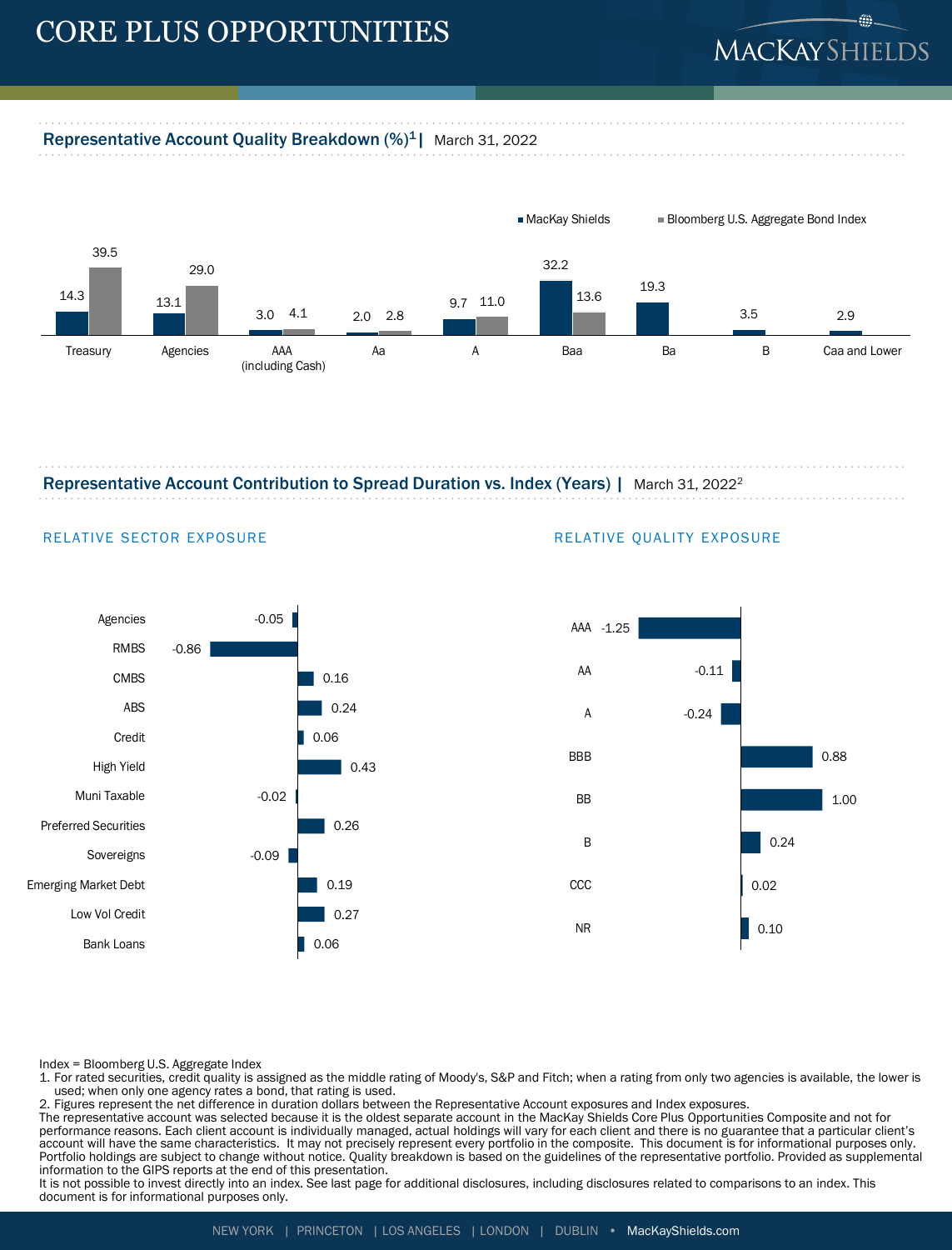# MACKAYSHIELDS

 $@-$ 

## Yield Curve Distribution by Sector | March 31, 2022

#### REPRESENTATIVE ACCOUNT **INDEX**





Duration Distribution vs. Index | March 31, 2022<sup>1</sup> Regions (% Market Value) | March 31, 2022



|                          | Representative<br><b>Account</b> | <b>Index</b> |
|--------------------------|----------------------------------|--------------|
| <b>DEVELOPED MARKETS</b> |                                  |              |
| <b>CANADA</b>            | 0.2                              | 1.2          |
| <b>EUROPE</b>            | 3.7                              | 1.6          |
| <b>UNITED KINGDOM</b>    | 2.9                              | 1.1          |
| <b>UNITED STATES</b>     | 87.9                             | 92.5         |
| <b>OTHER</b>             | 0.8                              | 2.2          |
| <b>EMERGING MARKETS</b>  | 4.6                              | 1.4          |
| <b>TOTAL</b>             | 100.0                            | 100.0        |

Index = Bloomberg U.S. Aggregate Index

1. Figures represent the net difference in duration dollars between the Representative Account exposures and Index exposures.

The representative account was selected because it is the oldest separate account in the MacKay Shields Core Plus Opportunities Composite and not for performance reasons. Each client account is individually managed, actual holdings will vary for each client and there is no guarantee that a particular client's account will have the same characteristics. It may not precisely represent every portfolio in the composite. This document is for informational purposes only. Portfolio holdings are subject to change without notice. Provided as supplemental information to the GIPS reports at the end of this presentation.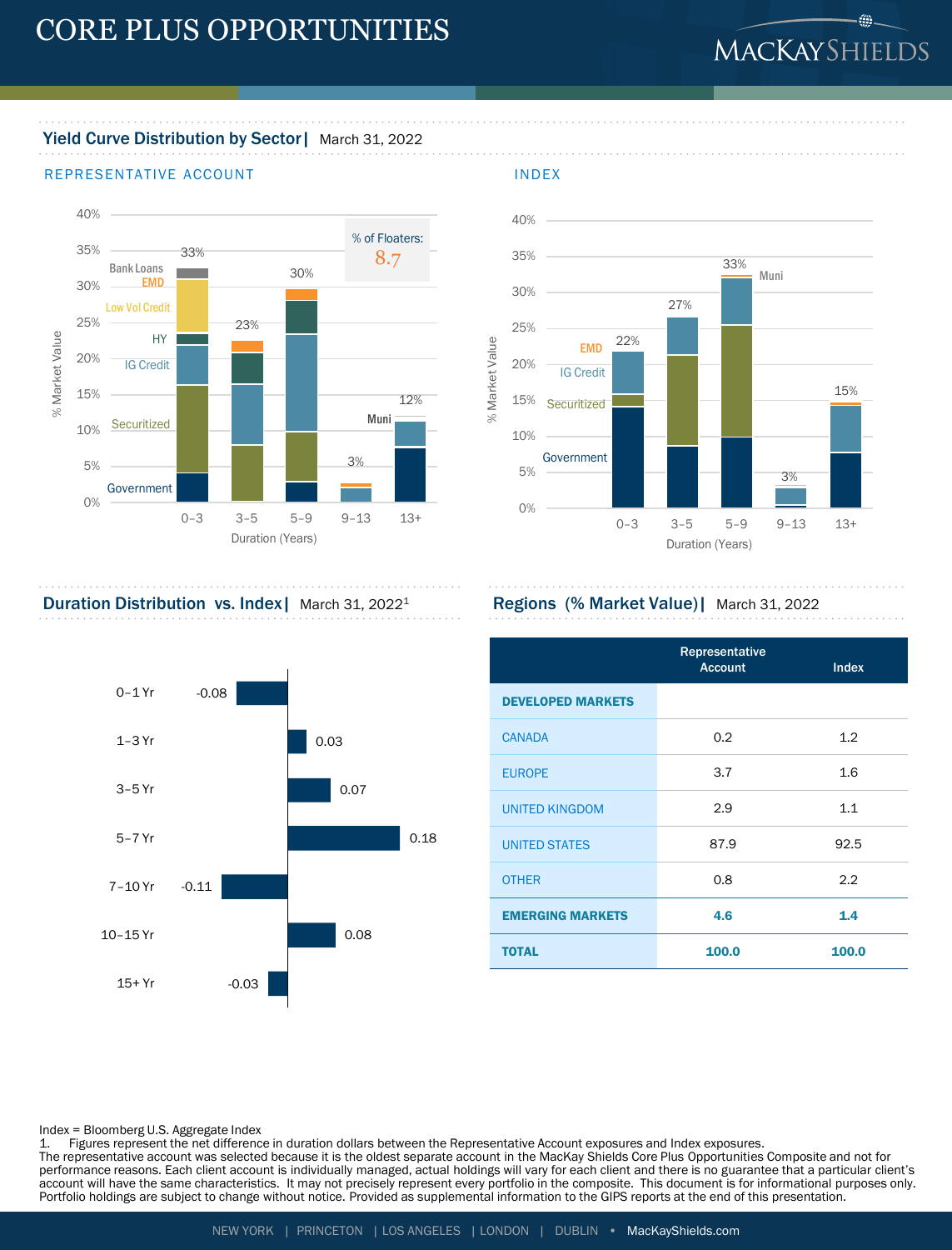## CORE PLUS OPPORTUNITIES Performance





#### Composite Disclosures

|                  | <b>MacKay Shields MacKay Shields</b> |                | <b>Bloomberg U.S.</b>        |                  |               |        |                  |                    |                   |
|------------------|--------------------------------------|----------------|------------------------------|------------------|---------------|--------|------------------|--------------------|-------------------|
|                  | <b>Composite Gross Composite Net</b> |                | Aggregate Index <sup>1</sup> | <b>Composite</b> | Benchmark $1$ |        | <b>Composite</b> |                    | Internal          |
|                  | <b>Returns</b>                       | <b>Returns</b> | <b>Returns</b>               | 3-Yr St Dev      | 3-Yr St Dev   | No. of | <b>Assets</b>    | <b>Firm Assets</b> | <b>Dispersion</b> |
| <b>Period</b>    | (%)                                  | (%)            | (%)                          | (%)              | (%)           | Accts. | (SMil)           | (SMil)             | (%)               |
| 2022 (Thru 3/31) | $-6.2$                               | $-6.3$         | $-5.9$                       | 5.4              | 4.0           | 11     | 3,383            | 151.937            | N/A               |
| 2021             | 0.5                                  | 0.1            | $-1.5$                       | 4.8              | 3.4           | 12     | 4.011            | 163.646            | 0.2               |
| 2020             | 10.8                                 | 10.3           | 7.5                          | 4.8              | 3.4           | 12     | 3.730            | 153.995            | 0.3               |
| 2019             | 10.8                                 | 10.4           | 8.7                          | 2.7              | 2.9           | 12     | 3.798            | 131.978            | 0.3               |
| 2018             | $-0.9$                               | $-1.3$         | 0.0                          | 2.6              | 2.8           | 14     | 4,111            | 107.467            | 0.2               |
| 2017             | 5.8                                  | 5.4            | 3.5                          | 2.7              | 2.8           | 16     | 4.297            | 98.098             | 0.3               |
| 2016             | 5.5                                  | 5.1            | 2.6                          | 2.9              | 3.0           | 16     | 3,966            | 94.540             | 0.5               |
| 2015             | $-1.3$                               | $-1.7$         | 0.5                          | 2.8              | 2.9           | 17     | 3.693            | 89.196             | 0.7               |
| 2014             | 5.5                                  | 5.1            | 6.0                          | 2.9              | 2.6           | 15     | 3,521            | 91,626             | 0.5               |
| 2013             | 1.1                                  | 0.7            | $-2.0$                       | 3.4              | 2.7           | 10     | 2.445            | 80.331             | 0.2               |
| 2012             | 11.7                                 | 11.3           | 4.2                          | 3.2              | 2.4           | 11     | 2.318            | 78.371             | 0.6               |

#### 1. Bloomberg U.S. Aggregate Index

The Core Plus Opportunities Composite includes all discretionary core plus opportunities accounts managed with similar objectives for a full month, including those accounts no longer with the firm. This strategy invests primarily in investment grade debt securities and seeks to add incremental returns by taking opportunistic exposures to asset classes such as international fixed income, emerging market debt and high yield debt securities. Eligible investments generally include, but are not limited to, U.S. Treasuries, TIPS, agencies, corporates, mortgage- and asset-backed securities, preferred securities, convertible securities, bank loans, taxable municipals and money market instruments (including STIF) and the strategy may make both long and short investments. Additionally, where client guidelines permit, this strategy typically makes allocations to two private funds that are also managed by the same investment team. The strategy may also include derivatives, such as futures, to try to manage interest rate risk or reduce the risk of loss of (that is, hedge) certain of its holdings. The Core Plus Opportunities Composite used to be named the Active Core Plus Composite. Gross-of-fees composite performance reflects reinvestment of income and is a market-weighted average of the time-weighted return, before advisory fees and related expenses, of each account for the period since inception. Net-of-fees composite performance is derived by reducing the monthly gross-of-fees composite by 0.0333%, our highest monthly fee. Policies for valuing investments, calculating performance, and preparing GIPS reports are available upon request. GIPS® is a registered trademark of CFA Institute. CFA Institute does not endorse or promote this organization, nor does it warrant the accuracy or quality of the content contained herein. Performance is expressed in US Dollars. There can be no assurance that the rate of return for any account within a composite will be the same as that of the composite presented. Past performance is not indicative of future results.

The composite inception date was 7/1/97 and for the period from inception through 2/29/00 was developed at Forstmann-Leff International (FLI). Substantially all the investment decision-makers from the Fixed Income Group of FLI became employed by Pareto Partners on 2/29/00 and subsequently by MacKay Shields LLC on 10/15/04. The decision-making process remained intact and independent within Pareto and continues intact and independent within MacKay Shields. This group and process are responsible for the composite performance, therefore the current composite performance is linked to the prior FLI and Pareto composite history. The composite creation date at MacKay Shields was 10/15/04. All portfolios in the composite are fee-paying portfolios except for the period 7/1/97 through 7/31/98 when the composite included one non-fee paying account, which represented 100% of the composite as of 12/31/97.

MacKay Shields LLC, an SEC-registered investment adviser, claims compliance with the Global Investment Performance Standards (GIPS®) and has prepared and presented this report in compliance with the GIPS standards. The firm has been independently verified from January 1, 1988 through December 31, 2021. The verification report is available upon request. A firm that claims compliance with the GIPS standards must establish policies and procedures for complying with all the applicable requirements of the GIPS standards. Verification provides assurance on whether the firm's policies and procedures related to composite and pooled fund maintenance, as well as the calculation, presentation, and distribution of performance, have been designed in compliance with the GIPS standards and have been implemented on a firm-wide basis. Verification does not provide assurance on the accuracy of any specific performance report. A list including composite descriptions, pooled fund descriptions for limited distribution pooled funds, and broad distribution funds is available upon request. Indices do not incur management fees, transaction costs or other operating expenses. Investments cannot be made directly into an index. The Bloomberg U.S. Aggregate Index is referred to for comparative purposes only and is not intended to parallel the risk or investment style of the portfolios in the MacKay Shields Composite. Internal dispersion is calculated using the equal-weighted standard deviation of annual gross returns of those portfolios that were included in the composite for the entire year. The threeyear annualized standard deviation measures the variability of the composite gross returns and the index returns over the preceding 36-month period.

ADDITIONAL INFORMATION This Core Plus Opportunities Strategy may include investments in one or more private funds sponsored by MacKay Shields. Accounts that permit investments in such private funds will bear a pro rata portion of the additional expenses, if any, incurred by such funds (for example, administrative, legal and accounting).